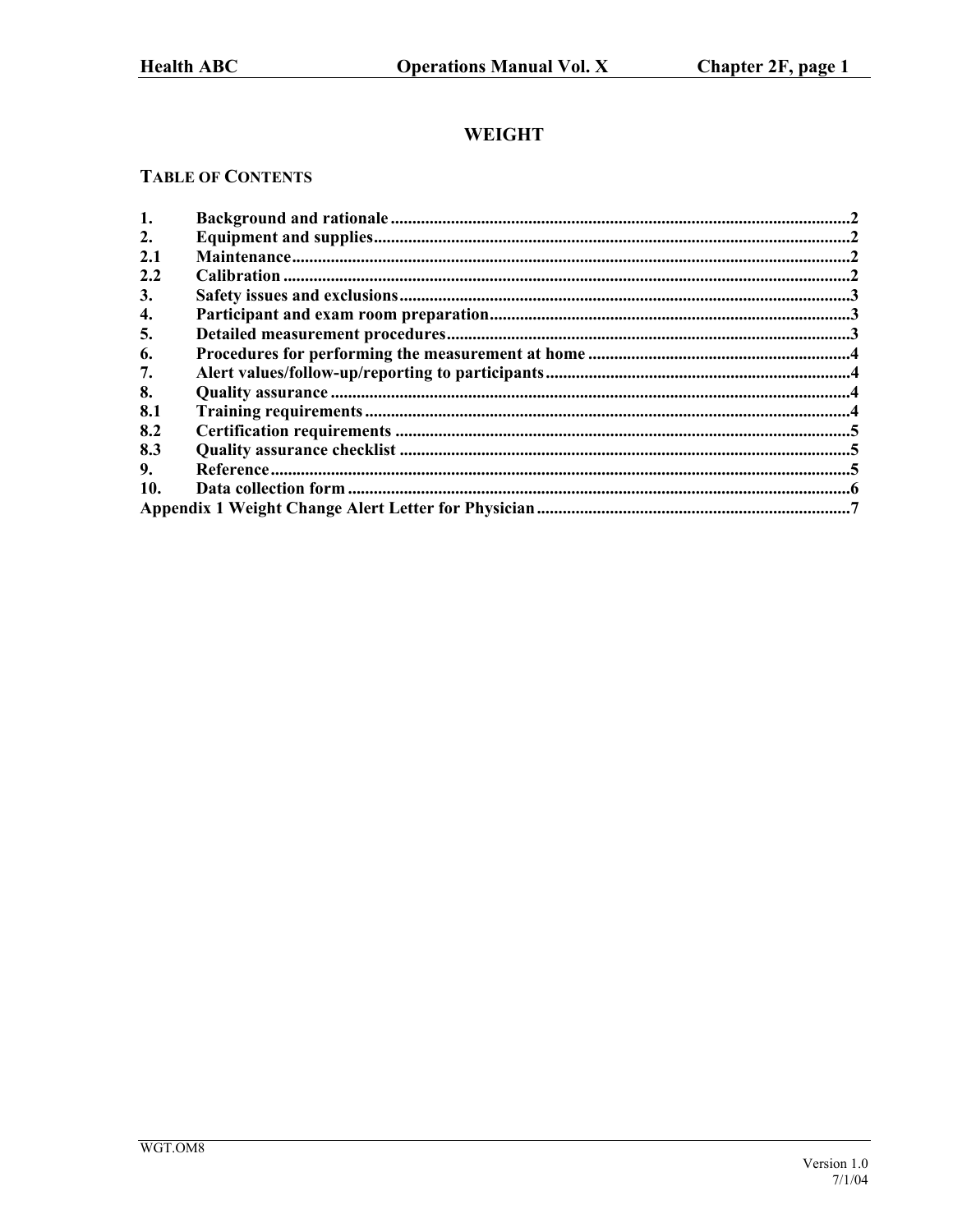# **WEIGHT**

### <span id="page-1-0"></span>**1. Background and rationale**

Weight is measured in kilograms using a standard balance beam scale. Body weight and body mass index (a mathematical function of weight and height) are important determinants of body composition and will be used to address the following research questions: 1) How does weight, independent of change in lean mass, affect the risk of disability in old age? 2) To what degree is weight loss associated with a decline in physical function? 3) To what extent is body mass index (weight/stature<sup>2</sup>) a reasonable proxy for total body fatness in the elderly? 4) What is the impact of specific health conditions on weight? 5) Does weight increase, decrease, or have no substantial impact on mortality risk following an acute health event?

## **2. Equipment and supplies**

• Standard balance beam scale that can be read from front and back.

## **2.1 Maintenance**

- When not in use, rest the counterweight (larger weight) in the far right position.
- The top weight should rest in the left or zero position.
- The counterweight should always be lifted carefully before it is moved across the beam. This prevents wear on the notches, which could lead to erroneous readings.
- Keep the scale on a level surface and move it as little as possible.

### **2.2 Calibration**

At the beginning of the study, and then yearly, the scale calibration should be checked by a local Department of Weights and Measures. If this is not possible, inform the Health ABC Coordinating Center.

Scale calibration should be checked monthly against known weights. Each center should have a 50 kg weight (alternatively: two 25 kg weights or two 50 lb weights) for this purpose. (If these are not certified calibration weights, e.g., body building weights, their exact weight should be determined by the local Department of Weights and Measures.)

- Put both the top and bottom counterweights in the zero position. With no weight on the platform, the beam should "float." Then put the known weights on the scale, and adjust the counterweights until the beam "floats."
- If the beam does not "float" at zero with no weight on the platform, or if the measurement of the known weight is off by more than  $\pm 1$  kg, the scale may need to be repaired or replaced.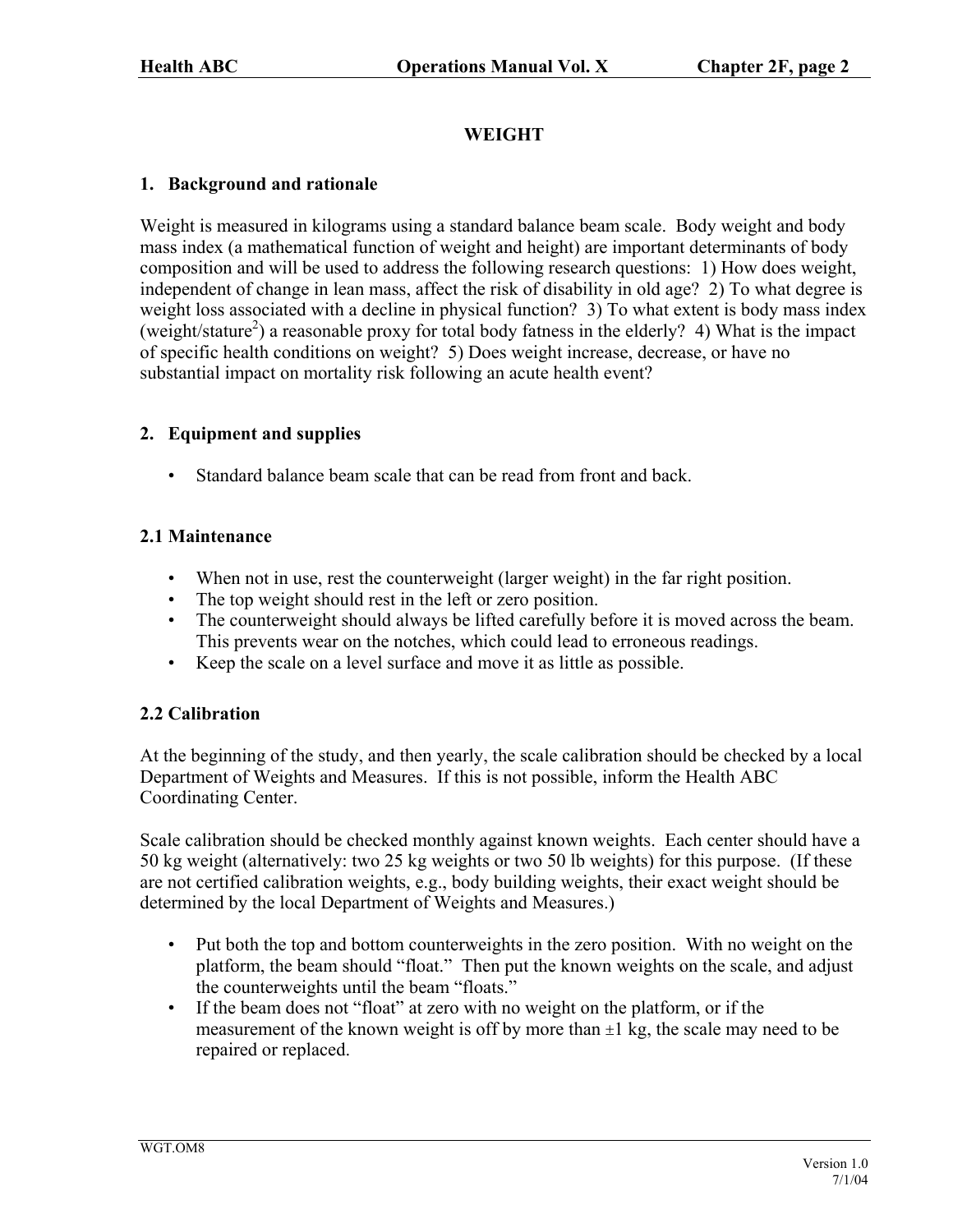<span id="page-2-0"></span>Perform calibration check for linearity once per month. Linearity is checked by weighing a volunteer and recording the weight. With the person still standing on the scale, add 5 kg (10 lb [4.5 kg]) using the test weight; then add 10 kg (25 lb [11.4 kg]); 15 kg (35 lb [15.9 kg]); and finally 20 kg (50 lb [22.7 kg]). The scale should reflect the volunteer's weight plus the added weight within  $\pm$  0.2 kg. Record calibration measurements on the calibration form and retain in your records. Carry out the procedure on persons of different weights during the study so that you will accumulate a profile of the linearity of the scale throughout a range of weights.

### **3. Safety issues and exclusions**

The measurement of weight using a standard balance beam scale poses no safety concerns or reasons for exclusion.

### **4. Participant and exam room preparation**

Study participants will be encouraged to empty their bladders and/or bowels prior to the measurement.

Script: "The measurement that we are about to take is more accurate if you use the bathroom before we measure you. If you need to use the bathroom, it is down the hall."

Weight is measured without shoes or heavy jewelry and in the standard clinic gown; pockets of gown must be emptied of keys and other heavy objects.

Ideally, the scale should be positioned so that the examiner can stand behind the beam facing the participant, and can move the beam weights without reaching around the participant. When standing behind the scale, however, be aware that the scale markings must be read right to left. To be sure weight is read correctly, it is best to double-check the weight from in front of the scale.

### **5. Detailed measurement procedures**

1) Before the participant steps onto the scale, lift the counterweight and position it all the way to the right. The top weight should be all the way to the left at the zero position.

The participant should stand quietly in the center of the platform, facing the balance beam, with their weight equally distributed on both feet, and not touching or supporting themselves on anything.

2) If a participant requires support from a cane while being weighed, weigh yourself with and without the participant's cane, etc., to determine its weight. Subtract the weight of the aid from the participant's weight before recording. In the event that it is necessary for the examiner to support the participant during weighing, provide the minimum support that is safe.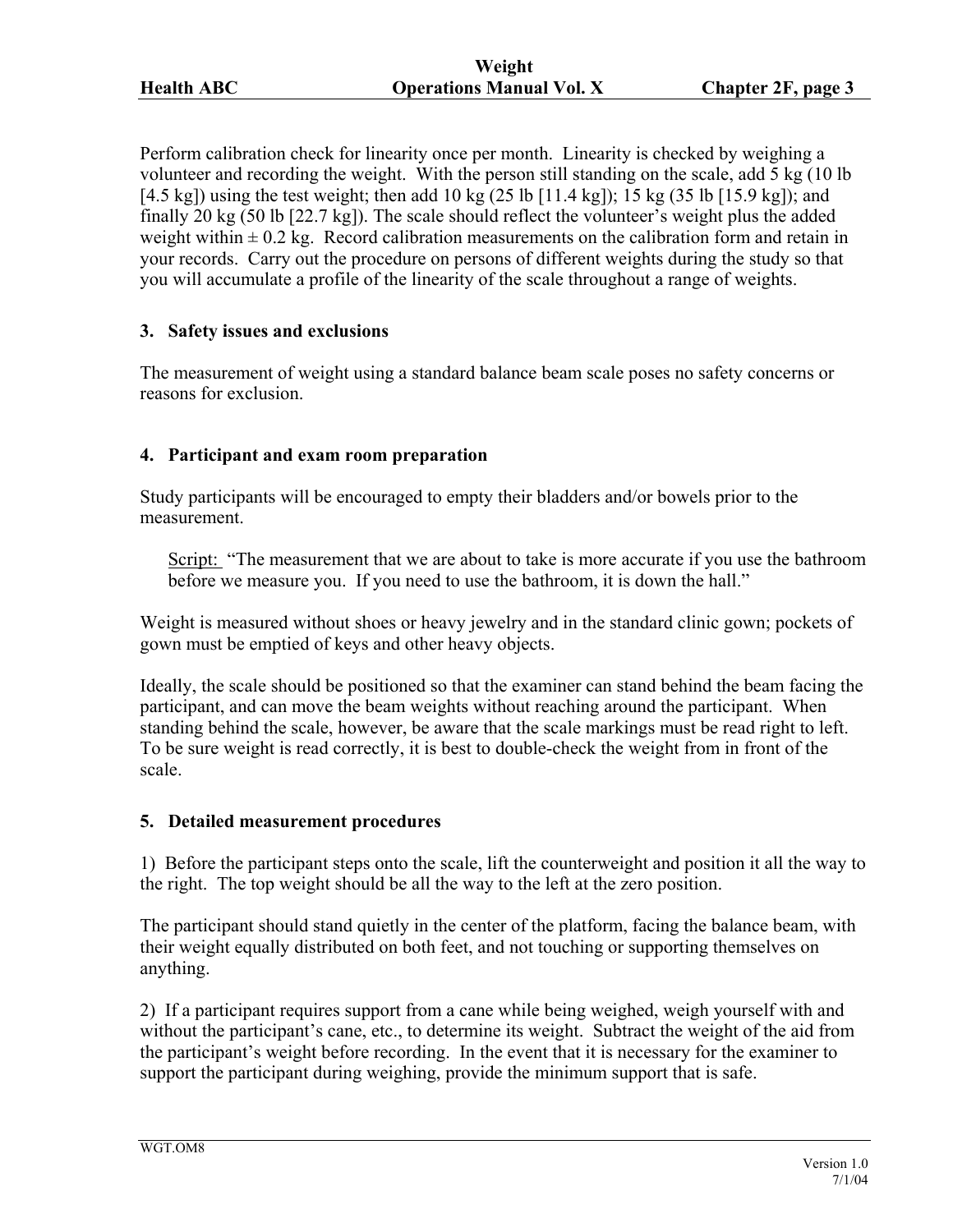<span id="page-3-0"></span>3) Adjust the counterweight, and then the top weight, until the beam is evenly balanced.

4) Weight is recorded to the nearest 0.1 kg, and should be recorded immediately after the measurement, before converting to pounds.

5) Participant steps off the scale and examiner repeats steps 1 – 4 for a second measurement.

6) A chart for converting kilograms to pounds should be mounted near the scale, so that participants can be told their weight in pounds.

Script: "In order to measure your weight, please remove your shoes and heavy jewelry, and empty your pockets. Please step forward onto the center of the scale."

#### **6. Procedures for performing the measurement at home**

A portable scale is used to perform the weight measurement in the participant's home. The weight is measured and recorded in pounds (on page 34 in the Core Home Visit Workbook) during the home visit.

### **7. Alert values/follow-up/reporting to participants**

Weight will be included on the Year 8 Participant Results report given to the participant at the time of the visit.

Participants with steep weight trajectories present a concern for occult disease (such as cancer). Those with weight loss of >10% at the Year 8 clinic visit will have their study chart reviewed by an investigator at the field center. Participants with weight loss of  $>10\%$  that appears to be unexplained will have the weight change brought to the attention of their physician with the participant's permission (see Appendix 1). The number of such cases would be a small proportion of the weight changers.

To determine whether or not a participant has lost  $\geq$ 10% of their weight, compare the participant's Year 8 weight to the weights listed as 10% weight loss on the Data from Prior Visits Report. For example, if a participant weighed 76 kg at their Year 8 clinic visit, and the Data from Prior Visits Report listed 77 kg as representing a 10% weight loss, this would be considered a >10% weight loss.

### **8. Quality assurance**

#### **8.1 Training requirements**

No special qualifications or experience are required to perform this assessment. Training should include: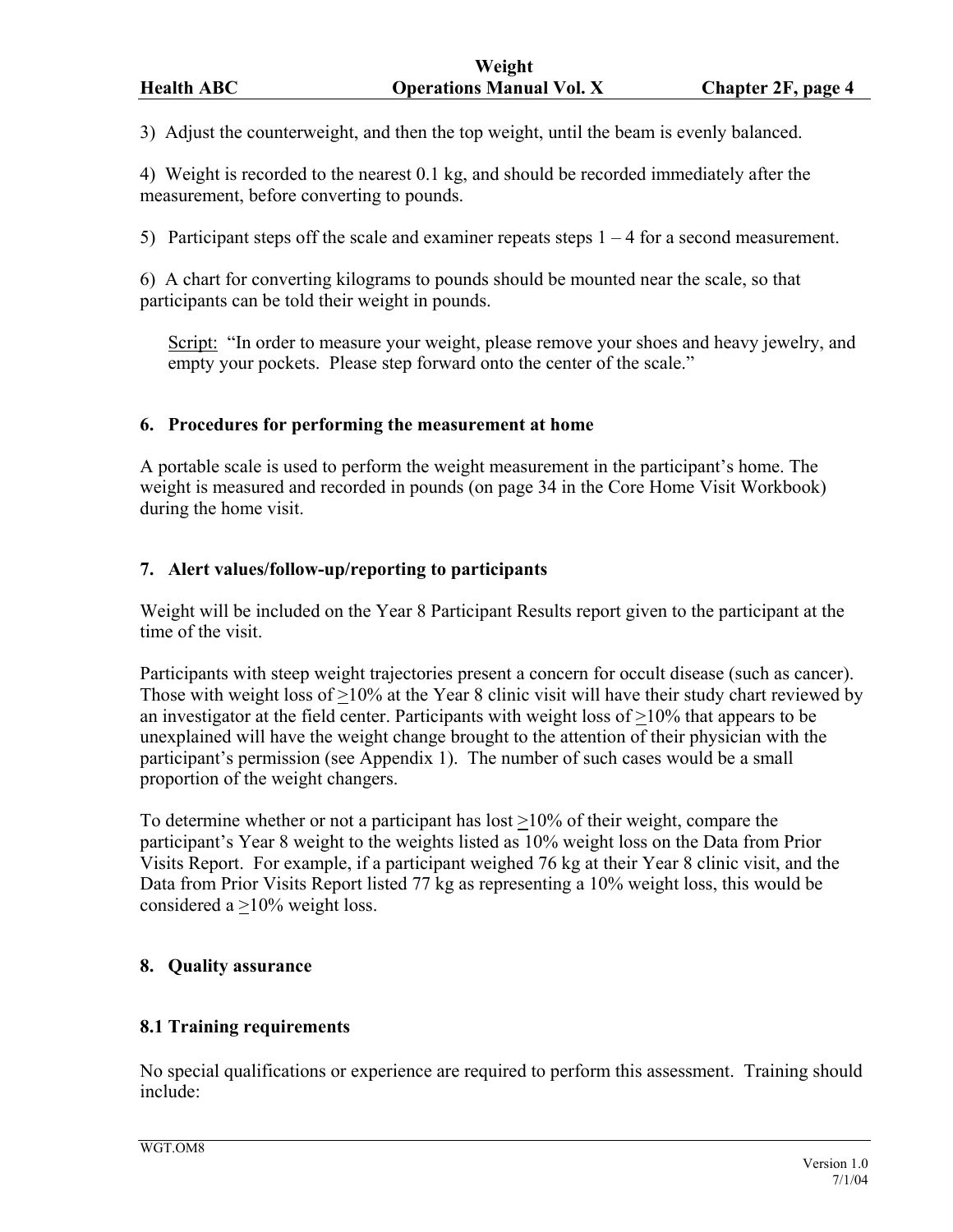- <span id="page-4-0"></span>• Read and study manual
- Attend Health ABC training session on techniques (or observe administration by experienced examiner)
- Practice on other staff or volunteers (Goal: minimize differences between repeat measurements)
- Discuss problems and questions with local expert or QC officer

#### **8.2 Certification requirements**

- Complete training requirements
- Demonstrate calibration check procedures for scale
- Conduct exam on 2 volunteers:
	- According to protocol, as demonstrated by completed QC checklist

#### **8.3 Quality assurance checklist**

- Participant encouraged to use bathroom prior to measurement
- $\Box$  Measurement made in clinic gown without shoes, heavy jewelry, or other clothing
- $\Box$  Examiner stands in front of participant, if feasible
- $\Box$  Examiner double-checks weight by standing behind participant after the initial measurement
- $\Box$  Ensures that participant stands still in center of platform
- $\Box$  Immediately records weight on data collection form to nearest 0.1 kg
- $\Box$  Participant steps off the scale, examiner performs the necessary steps to take a second measurement and a second measurement is made and recorded
- $\Box$  Correctly completes form
- $\Box$  Reviews form for completeness
- $\Box$  Tells participant weight in pounds (and kilograms)
- $\Box$  Checks Data From Prior Visits Report and determines if participant has lost  $\geq$ 10% of their weight since the last clinic visit

#### **9. Reference**

1. Lohman TG, Roch AF, Martorell R, eds. Anthropometric Standardization Reference Manual. Human Kinetics Books, Champaign, Illinois, 1988.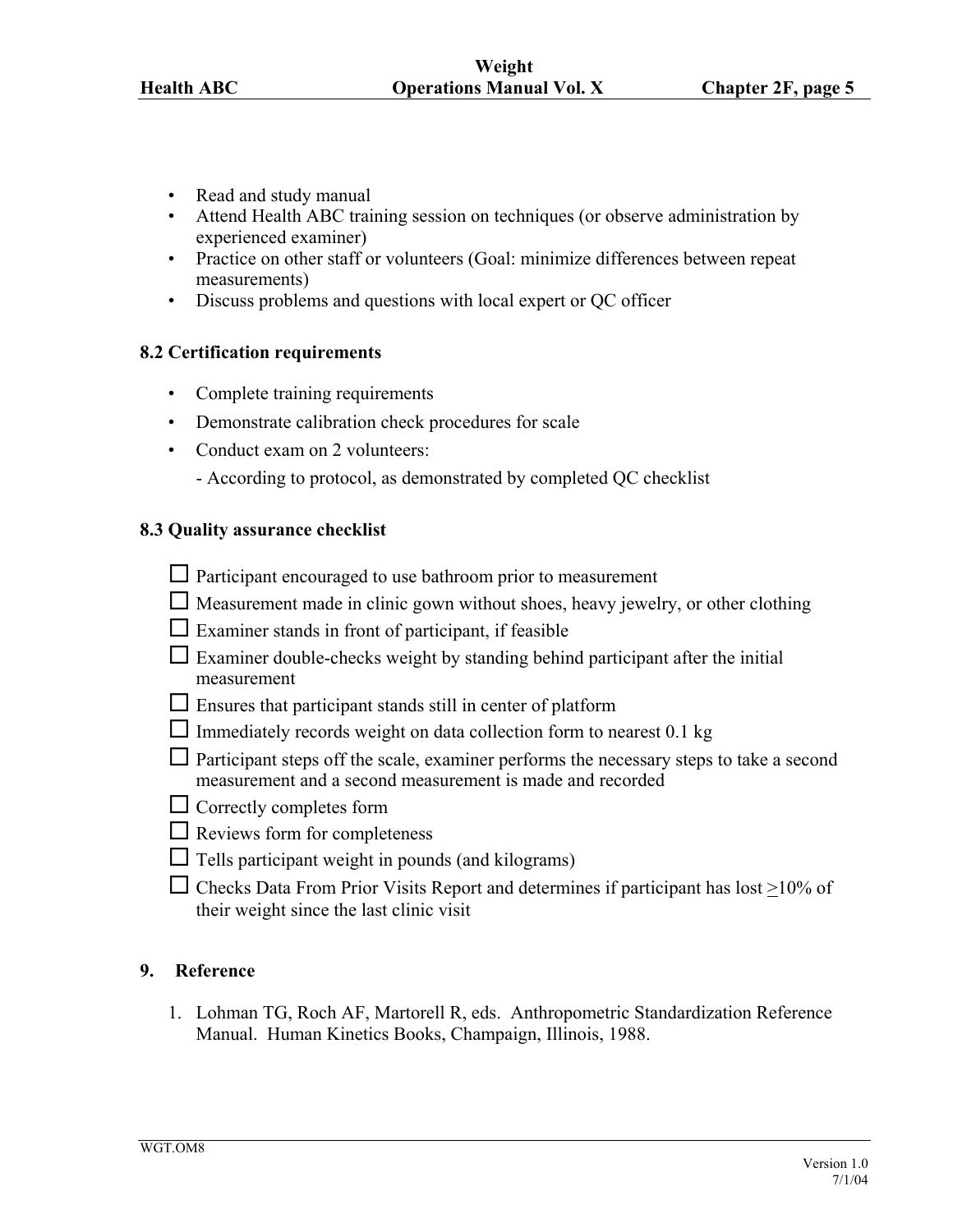#### <span id="page-5-0"></span>**10. Data collection form**



### **STANDING HEIGHT**

Examiner Note: Measure participant's height without shoes. Use the required breathing technique during each measurement. For all repeat measurements, have the participant step away from the stadiometer, then step back into the measurement position.

1. Was the participant standing sideways due to kyphosis at the baseline [Year 1] clinic visit? (Examiner Note: Refer to Data from Prior Visits Report. If possible, use the same position that was used at the baseline clinic visit.)

> O Yes O No O Don't know

 $2.$ Is the participant standing sideways due to kyphosis during today's height measurement?

O Yes O No  $3.$ Measurement 1 mm 4. Measurement 2 mm 5. Difference between Measurement 1 & Measurement 2 mm

6. Is the difference between Measurement 1 and Measurement 2 greater than 3 mm?

|    |               | O Yes                                              | O No          |            |
|----|---------------|----------------------------------------------------|---------------|------------|
|    |               | Complete Measurement 3 and<br>Measurement 4 below. | Go to Weight. |            |
|    | Measurement 3 | mm                                                 |               |            |
| 8. | Measurement 4 | mm                                                 |               | Staff ID#: |

**WEIGHT** 

 $\overline{\phantom{0}}$ 

Examiner Note: Weight is measured without shoes, heavy jewelry, or wallets, and in standard clinic gown.

|                     | ◆ Page 37◆           | Year 8/10 Clinic Visit Workbook,<br>Version 1.0, 6/3/2004 |
|---------------------|----------------------|-----------------------------------------------------------|
| 2.<br>Measurement 2 | kg<br>$\blacksquare$ | Staff ID#                                                 |
| 1.<br>Measurement 1 | kg<br>$\cdot$        |                                                           |